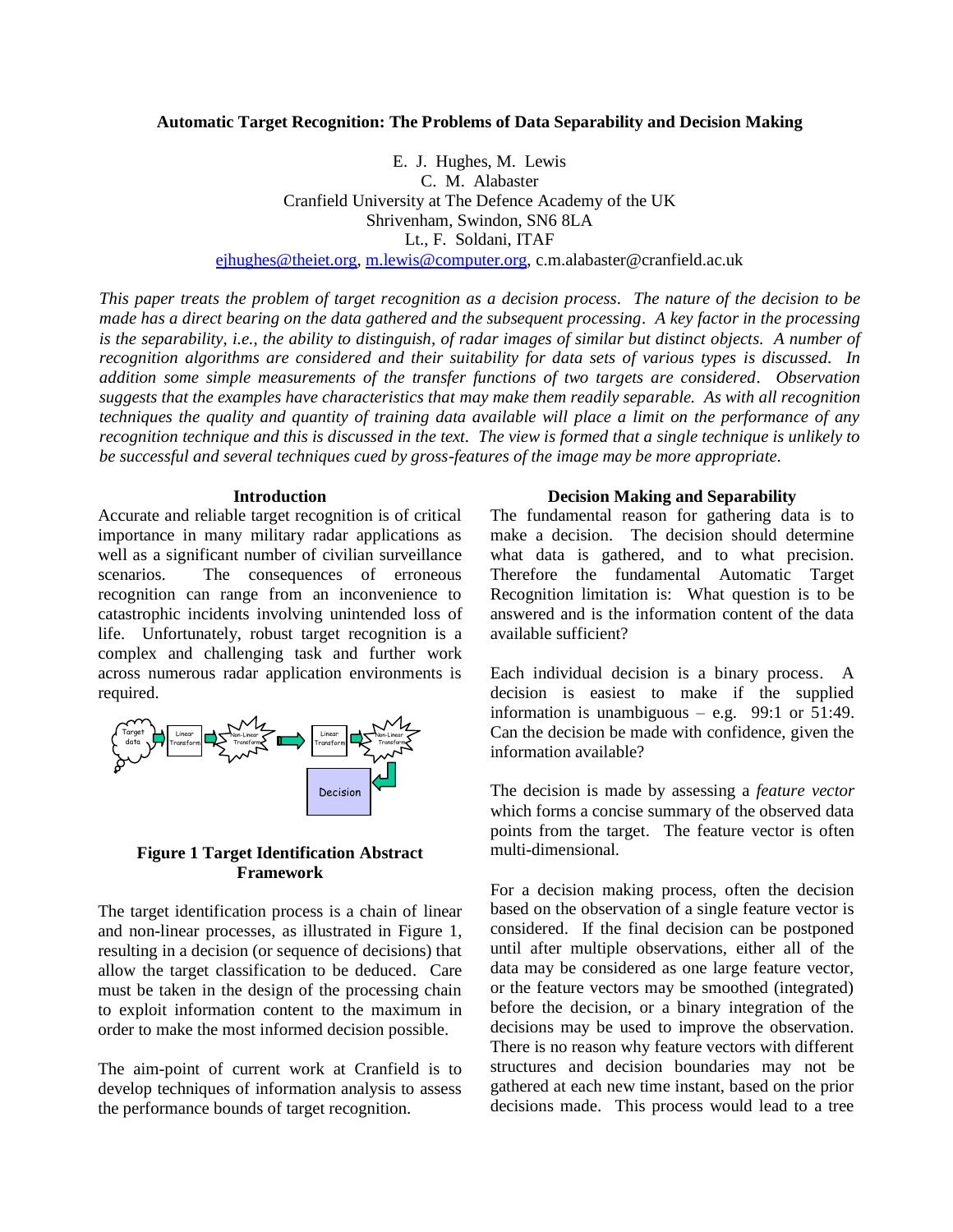structure of decisions. Structures of this type or similar are often applied in expert systems and Bayesian belief networks [\[1,](#page-6-0) [2\]](#page-6-1)



**Figure 2. Separability of Two Classes** 

<span id="page-1-0"></span>[Figure 2](#page-1-0) shows two target classes, A and B, that have been assessed using a 2-dimensional metric vector. The ellipses bound all of the feature vectors that have been observed from a wide range of targets from classes A and B. The classes are shown separated by a linear division plane (shown as a dotted line) at high signal to noise ratios. However, the superimposed class regions at a lower SNR are only partially separable, with some ambiguity existing. The linear decision plane shown is still the optimal decision solution, even though a definitive decision can never be made, given only one observation of the two-dimensional feature vector. It is also clear that the feature on the Y axis contributes very little as it is parallel to the decision plane. All of the classification is performed by the feature on the X axis.

If the classes are not totally separable, it is not possible to guarantee a clear decision: the decision becomes probabilistic, each class has a probability of occurring, given the feature vector.

This argues for more complex decision boundaries giving A, B and indeterminate decisions. The latter may be used to cue further testing.

For a 'clean' decision, data points MUST be linearly separable, therefore data transforms may be required. This raises two key questions:

- How separable are the different classes and how will the separability degrade with measurement noise?
- How sensitive are the separability transforms to different elements of the feature vector being obscured by clutter?

A classic example is the detection of targets in coherent radar data. At each range cell, the in-phase (I) and quadrature (Q) voltages are measured and a decision must be made as to whether there is a target present or only noise.



**Figure 3. Cartesian Representations**

<span id="page-1-1"></span>[Figure 3](#page-1-1) shows the probability density functions for the I and Q voltages for the noise and target-plusnoise classes. It is clear that both noise and targetplus-noise have near-Gaussian density functions and overlap almost entirely being only partially separable in the very tails of the distributions. Classification is possible, but when plotted in the 2D plane, the threshold is a circular region.



**Figure 4. Polar Representations**

<span id="page-1-2"></span>In contrast, after a Cartesian-to-Polar transformation (Magnitude and Phase), the probability density functions shown in [Figure 4](#page-1-2) are obtained.

It can be seen that the probability density function of the phase component is uniform and identical for both noise and target-plus-noise and thus they are totally inseparable on the basis of phase. However, the probability density functions of the magnitude are partially separable with a linear decision plane. This is an example of transforming a convexly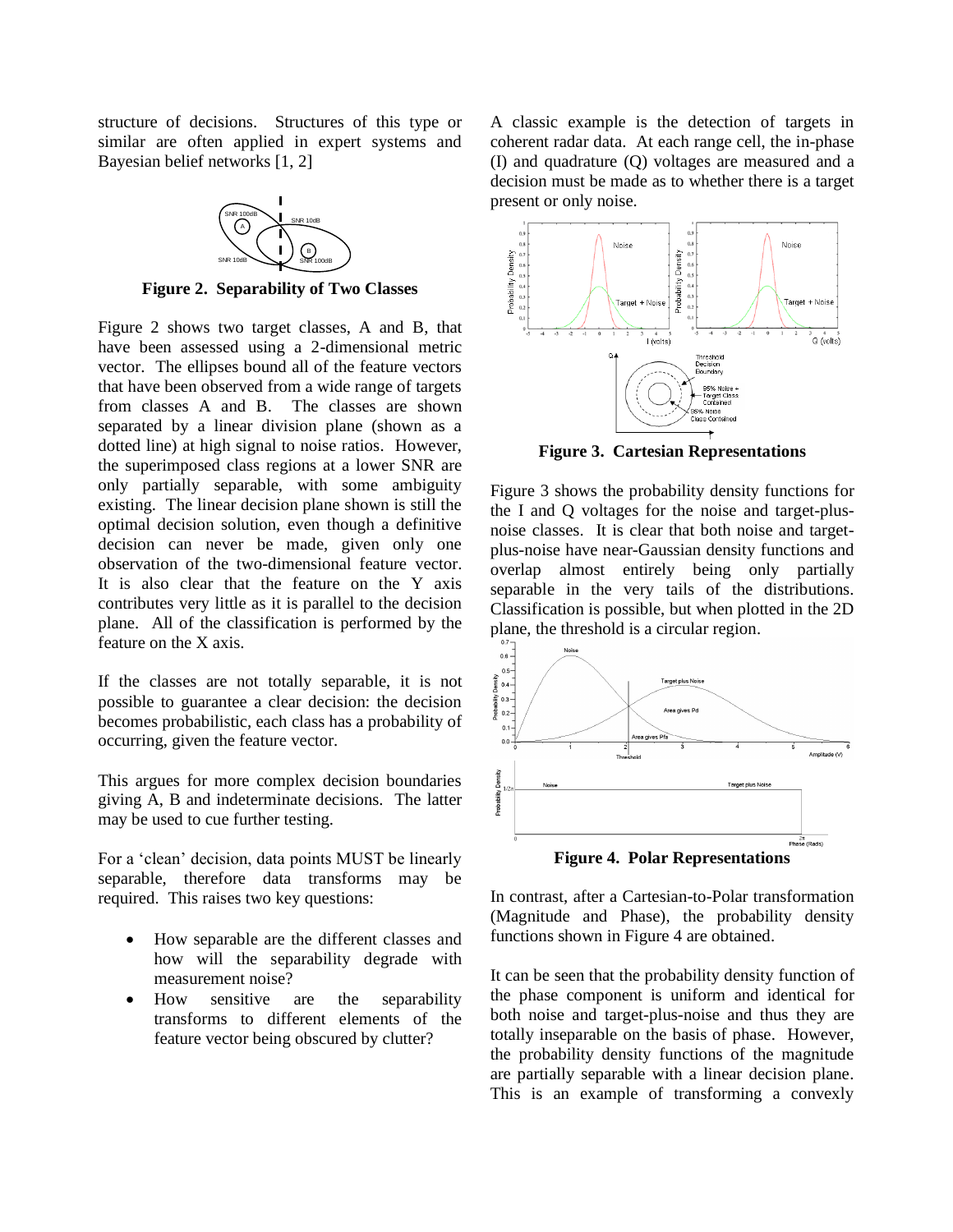separable problem to linear separability before the decision making step.

The probabilities of correct and false classification describe the degree of separability possible with the decision boundaries employed. If the appropriate decision boundaries are chosen (circular for Cartesian, linear for polar), the same classification results can be achieved for the same input data. In practice however, either the noise or target returns (or both) may not be truly Gaussian in nature, and therefore after the polar transform, the phase component may not have a true uniform distribution and the polar transform approach will result in the rejection of some information as the phase is ignored in the decision making process.

#### **Transformations**

Tools exist that can help identify appropriate linear transformations. Non-linear transformations are more difficult. Often the classes remain only partially separable after the transformations.



**Figure 5. Linear Transformation**

<span id="page-2-0"></span>Any linear transformation can be represented as a matrix multiplication. The generalised linear transform is shown in [Figure 5.](#page-2-0) A sequence of linear transformations can be represented as a single transformation.

The dimensionality of the metric vectors can be increased or decreased (*K*>*M*, *K*=*M*, *K*<*M*). Ultimately *K* must equal the number of target classes. If the rank of the transformation matrix is less than *M*, then information is lost (the transform is not invertible).

#### **Artificial Neural Networks**

As an example of a non-linear transformation system that can have its decision boundary adapted based on examples of feature vectors that are used for

training, [Figure 6](#page-2-1) shows an artificial neural network or perceptron. The perceptron uses a hard threshold in each neuron and provides a classification decision.



## <span id="page-2-1"></span>**Figure 6. Separability characteristics for Various ANN**

Three different network structures are shown, along with the types of decision boundaries they can generate. A single neuron provides a single linear separation plane and can only perform classification on problems with sufficient linear separability. With one hidden layer, each neuron in the hidden layer can provide one linear separation plane. The output neuron can then combine these linear planes (effectively a logical operation) to form a convex region and can handle linear or convexly separable data. With two hidden layers, the first layer forms linear planes, the second layer then forms multiple convex regions based on the linear planes, and the output neuron can then form logical operations on the multiple convex regions. As both union and intersection are valid, then multiple convex regions, non-convex regions, or regions with 'holes' in can be generated.

The complexity of the neural network is the main factor in determining how well it will perform in a given situation. With too few neurons in the layers, the network lacks the ability to form the complex structures it requires to partition the data set. With more layers, the partitioning can become more complex, but at the expense of far more weights.

If too many neurons are used in a hidden layer, the network may learn the training data exactly, but may not generalize (ie. The decision boundary fits the contours of the training data exactly) and therefore work only on the test data. If too many layers are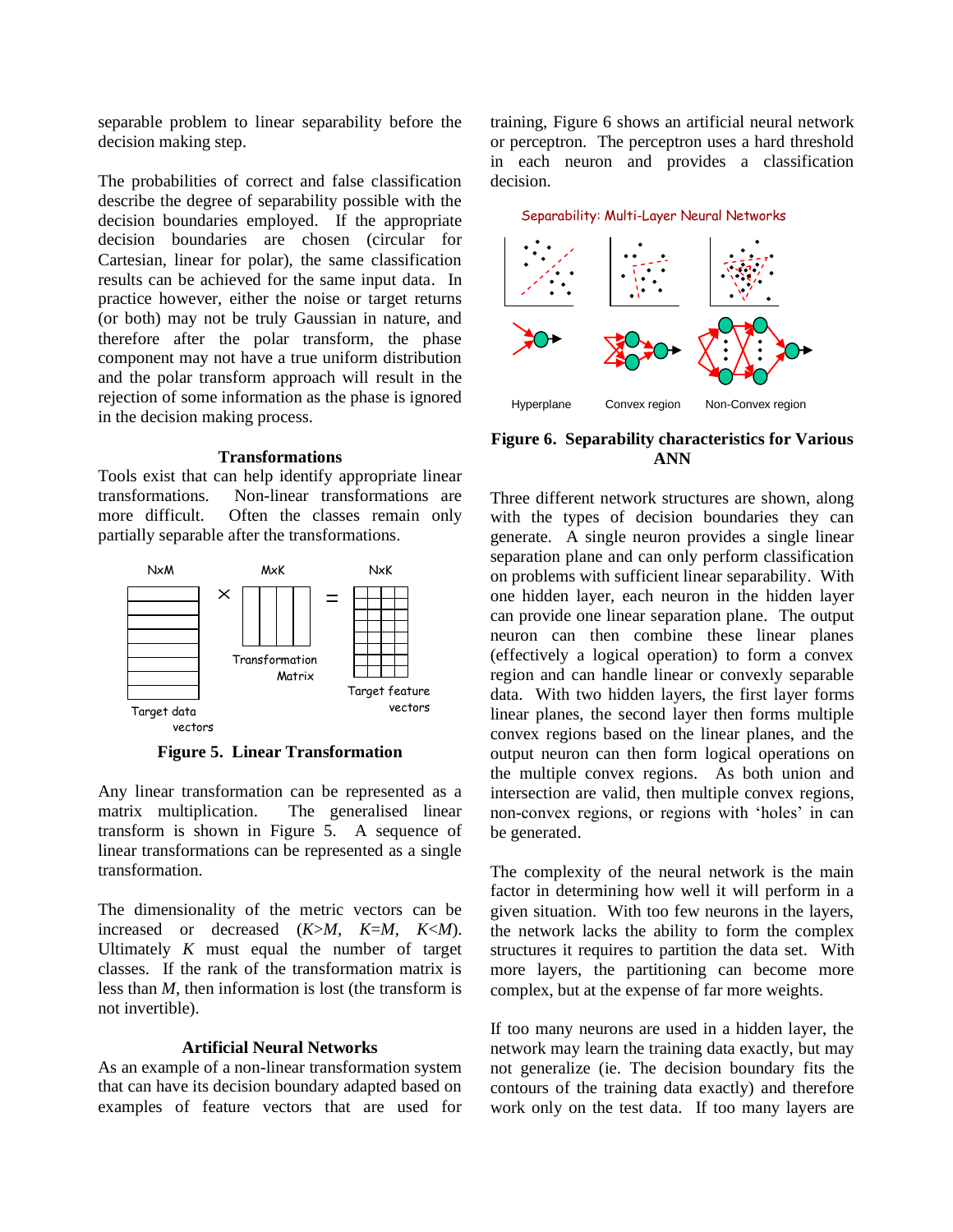used (allowing a very convoluted decision boundary), the network may learn to respond to noise within the training set, and again not provide a generalised response.

The Venn diagram like form of [Figure 2](#page-1-0) illustrates a further point. The modern form of the Venn diagram has an outer boundary signifying that the universe of discourse is finite. It may be assumed that since the magnitudes of the features are also finite that attempts to increase the number of classes will reduce the number of disjoint spaces due to overlap. Increasing the number of classes will reduce the separability.

Empirical work [\[3\]](#page-6-2) has shown that the best performance of a neural network occurs when the number of hidden nodes is equal to  $log_2(T)$ , where T is the number of training samples. This value represents the optimal performance of the neural network as well as the optimal associated computational cost. It has also been shown that the number of training patterns must be greater than the total number of separable regions in the input space [\[4\]](#page-6-3). In addition, in a *d*-dimensional space, the maximum number of regions that are linearly separable using *H* hidden nodes is given by

$$
M(H,d) = \sum_{k=0}^{d} {H \choose k}, \qquad H \ge k
$$

### **Practical Aspects of Target Features**

The above presented theory assumes that the feature sets of differing targets are disjoint or nearly so. In practice this is not necessarily the case.

| Type         | Feature     | Description                      |
|--------------|-------------|----------------------------------|
| Radiometric  | MEAN        | mean intensity                   |
|              | <b>CVAR</b> | coefficient of variation         |
|              | WFR         | weighted rank fill ratio         |
| Geometric    | AREA        | area of target                   |
|              | NΝ          | neighbour number                 |
|              | LAC         | lacunarity index                 |
|              | LEN         | length of target                 |
|              | WID.        | Width of target                  |
| Polarimetric | VVYH        | polarimetric (VV/VH) power ratio |

**Table 1. Explanation of Features**

<span id="page-3-0"></span>Van den Broek and Dekker [\[5\]](#page-6-4) have taken ISAR data derived from 3 targets in a total of 16 configurations at various aspect angles. A total of 11 features, [Table 1,](#page-3-0) were extracted as pdfs from the

data and the Kolmogorov-Smirnov distance between their cumulative distributions was calculated. This is illustrated in [Figure](#page-3-1) 7 where the pdf of the 'Area' feature is shown.

<span id="page-3-1"></span>

**Figure 7. Kolmogorov-Smirnov Distance**

| Feature     | Average     | Average     |
|-------------|-------------|-------------|
|             | intra-class | Inter-class |
| <b>MEAN</b> | 0.09        | 0.29        |
| CVAR        | 0.06        | 0.16        |
| WFR         | 0.05        | 0.19        |
| <b>AREA</b> | 0.12        | 0.41        |
| NN          | 0.09        | 0.38        |
| LAC         | 0.09        | 0.39        |
| LEN         | 0.08        | 0.39        |
| WID         | 0.16        | 0.22        |
| VVVH        | 0.05        | 0.14        |

## <span id="page-3-2"></span>**Table 2. Average Kolmogorov-Smirnov Distances**

The Kolmogorov-Smirnov distance is the maximum distance between the cumulative distribution functions of two pdfs. A value of zero implies that the two distributions are identical, a value of one implies complete separability. [Table 2](#page-3-2) shows the mean results. As might be expected the distances for intra-class objects are small. Unfortunately the interclass distances are less than 0.5 indicating that the objects may not be easily separable on the basis of this feature set.

[Figure 2](#page-1-0) illustrated the separability problem. The Kolmogorov-Smirnov (KS) distance is a practical indicator of separability.

It may be commented that the features cited here are not necessarily unique to a given object and many do not capture shape or structure as would be used by a human operator.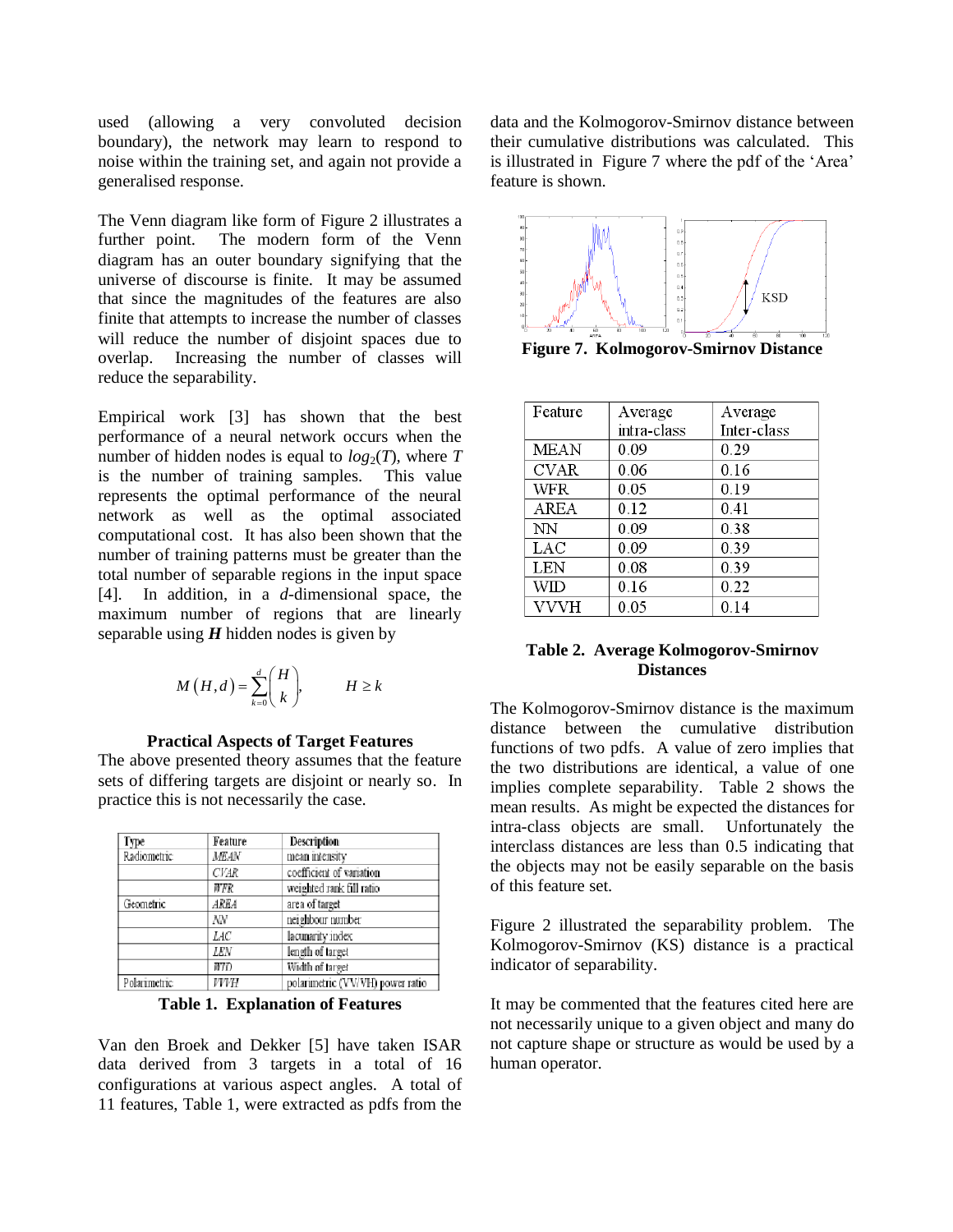

<span id="page-4-0"></span>**Figure 8. Markov Chain**

The constituent element of a Hidden Markov Model (HMM) is the Markov chain, [Figure 8,](#page-4-0) and can be used to model a sequential signal. The circles in this figure represent the discrete states, i.e., subelements, of the modelled signal and are associated with one or more time steps of the input.

The model moves from one state to another at regular discrete intervals equal to the time interval of the processing. The movement is random and is described by the transition probabilities assigned to each path option leaving the current state. The signal may also remain in a given state and this is represented by the loops in the diagram. The next state to be entered is dependent only upon the current model state and is not influenced by the sequence of states passed through to reach the current state. This process is hence referred to as a first order Markov process.

When the model is in a given state, it generates an output or observation, which will be a feature vector for a target recognition implementation. The particular feature vectors output by the model are governed by a distribution which gives the probability that any set of feature values will be generated when the model is in the associated state. Only the feature vectors being output by the model are observable and the sequence of state transitions are hidden from the observer, hence the name Hidden Markov Model.

#### **HMM Probability Calculations**

Suppose that we have a set *T* of targets and a separate training set for each target. An HMM is built for each target using the associated training set.

The problem is to calculate the relative likelihood of each model emitting the observed sequence of feature vectors. If the HM model associated with the target,  $\tau$ , has parameters,  $\lambda_{\tau}$  then when presented with a sequence of observations,  $\sigma$ , choose the target with the most likely model, i.e.,

$$
\tau^* = \max_{\{\tau : \text{in } T\}} \left( p\left(\sigma \,|\, \lambda_{\tau}\right) \right)
$$

The model output for a complete target is the result of *N* state transitions and is equal to the number of feature vectors which represent the target. If the identifier for the current model state is  $\sigma_m$ , where *m* denotes the current time step and the start state is *B* and the end state *E*, which are not associated with any feature vector, then transition probabilities from *B* to each permitted start state can be specified as well as transition probabilities from each permitted last state to the end of the target. Hence the probability of the model emitting the complete sequence is:

$$
p(\sigma_1, \sigma_2, \ldots, \sigma_N)
$$
  
=  $t_{B_{S_1}} \cdot \sum_{\substack{\text{over all} \\ \text{sequences} \\ \text{of length } N}} \left( \prod_{m=1}^{N-1} t_{s_m s_{m+1}} \cdot p(\sigma_m \mid s_m) \right) \cdot p(\sigma_N \mid s_N) \cdot t_{s_N E}$ 

In the above,  $\sigma_m$  is the  $m^{\text{th}}$  element of the sequence  $\sigma$ ,  $t_{s_m s_{m+1}}$  is the probability of a transition from state  $s_m$  to *s*<sub>*m*+1</sub> and *p*( $\sigma_m$ |*s*<sub>*m*</sub>) is the probability that the state *s*<sub>*m*</sub> could produce the feature vector  $\sigma_m$ .

The preceding equation gives the probability of the model generating the observed features, taking into account all possible sequences of states. Determination of the relative likelihood of the target represented by the model being present can then be calculated using Bayes' theorem.

$$
p(\lambda_{r} | \sigma) = \frac{p(\sigma | \lambda_{r}).p(\lambda_{r})}{p(\sigma)}
$$

 $p(\sigma)$  does not depend upon the model being considered and can be ignored. In the recognition scheme, if the occurrence of all targets is equally likely, then  $p(\tau)$  may also be ignored and identifying the target model that maximises  $p(\sigma|\lambda)$  is sufficient.

### **HMM Training**

The training problem is determining how the parameters of the model (the probability distributions for the transitions and feature vector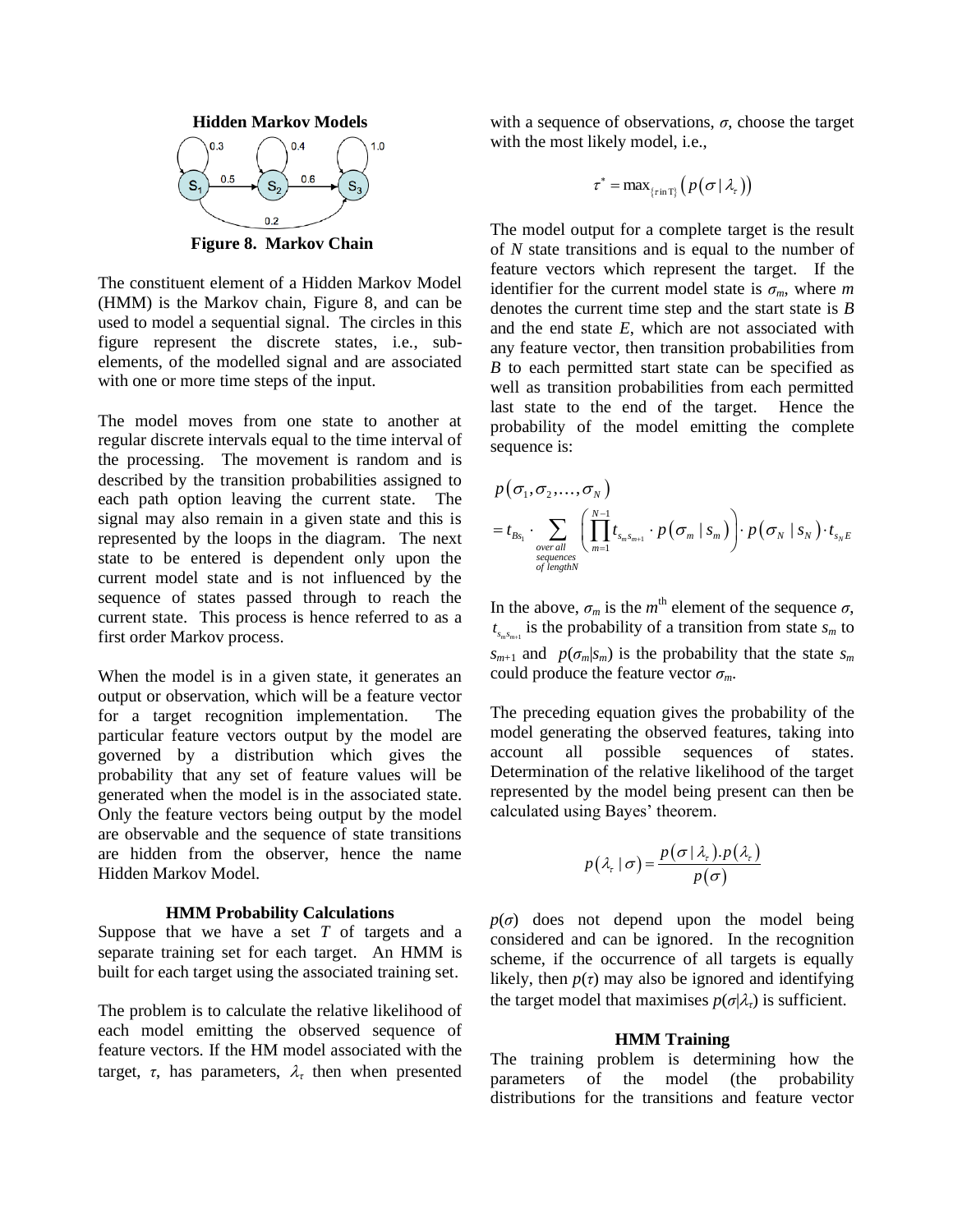outputs) can be adjusted to maximise the probability that the model created the output sequence. Training of a HMM is of critical importance to the recognition abilities of the model and requires a significant amount of training data. Additionally, in order to gain optimal performance, the statistics of the training data must be representative of the target samples which will be provided as input during recognition.

## **Gaussian Mixture Models**

In many HMM implementations the probability distribution associated with each state is provided by Gaussian Mixture Models (GMM) [\[6\]](#page-6-5). A Gaussian mixture is a weighted sum of Gaussian densities as illustrated in [Figure 9](#page-5-0) for a mixture of three single



<span id="page-5-0"></span>Training a GMM to model a complex pdf requires adjustment of the number of Gaussians, the weights and the means and covariances of each Gaussian pdf in an iterative manner until an optimal fit of the GMM to the training data is achieved. This training normally uses the expectation-maximization (EM) algorithm [\[7\]](#page-6-6) ans yields a Maximum Likelihood (ML) estimate of the distribution parameters.

### **Applying HMMs to Target Recognition**

HMMs are particularly suited to the processing of sequential data. As such they have found applications in speech processing and face recognition. They may also be applied to radar imaging if data ordering is used to convert the 2D spatial image representation into a sequential representation. Such a representation avoids the need for fully connected 2D HM models, which are exponentially complex in the size of the image and require intensive amounts of training data [\[8\]](#page-6-7).

## **Target Identification and Optimised Illumination**

Bell [\[9\]](#page-6-8) has investigated the optimisation of radar target illumination from an information- theoretic

viewpoint for both target detection and target identification. The key concept is that of the target impulse response, the Fourier Transform of the target frequency response for all frequencies. .

The conclusion of the work was that for optimum detection radar power should be concentrated at those frequencies which gave the greatest return whilst for optimum information for identification greater power should be transmitted at those frequencies where the return is weak than where the return is strong. The argument is that information is contained in these areas and by raising the signal power a signal to noise ratio approaching that of the strong areas can be obtained with a consequent reduction in uncertainty.





<span id="page-5-1"></span>**Figure 10. Transfer Functions for Test Targets**

A recent Cranfield MSc., project investigated matched illumination and contains information that may be usefully applied to target identification [\[10\]](#page-6-9).

#### *Tank - head on*